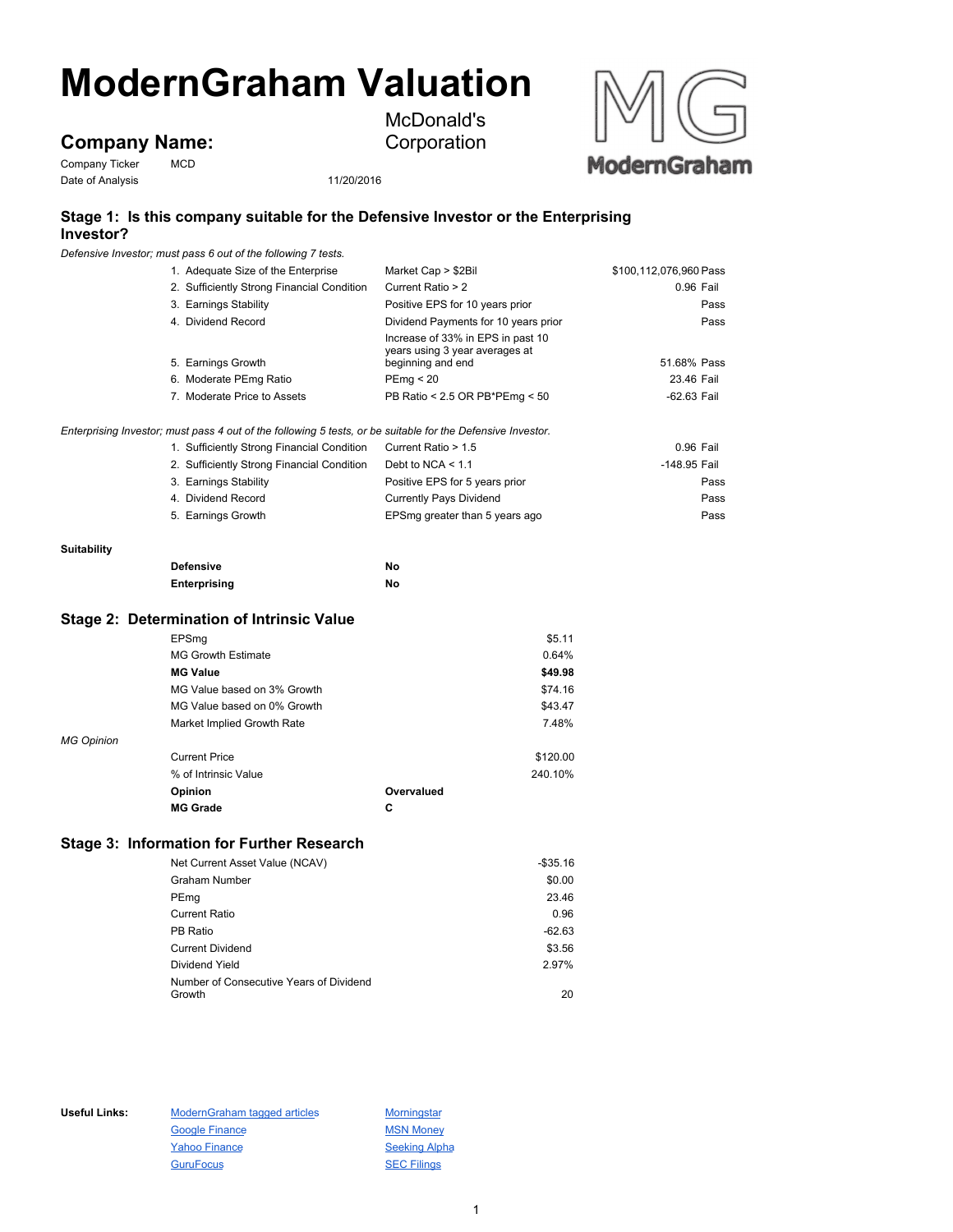| <b>EPS History</b>      |        | <b>EPSmg History</b>                 |                  |
|-------------------------|--------|--------------------------------------|------------------|
| <b>Next Fiscal Year</b> |        |                                      |                  |
| Estimate                |        | \$5.32 Next Fiscal Year Estimate     | \$5.11           |
| Dec2015                 | \$4.80 | Dec2015                              | \$5.06           |
| Dec2014                 | \$4.82 | Dec2014                              | \$5.17           |
| Dec2013                 | \$5.55 | Dec2013                              | \$5.22           |
| Dec2012                 | \$5.36 | Dec2012                              | \$4.91           |
| Dec2011                 | \$5.27 | Dec2011                              | \$4.43           |
| Dec2010                 | \$4.58 | Dec2010                              | \$3.83           |
| Dec2009                 | \$4.11 | Dec2009                              | \$3.28           |
| Dec2008                 | \$3.76 | Dec2008                              | \$2.74           |
| Dec2007                 | \$1.98 | Dec2007                              | \$2.14           |
| Dec2006                 | \$2.83 | Dec2006                              | \$2.05           |
| Dec2005                 | \$2.04 | Dec2005                              | \$1.56           |
| Dec2004                 | \$1.79 | Dec2004                              | \$1.31           |
| Dec2003                 | \$1.15 | Dec2003                              | \$1.11           |
| Dec2002                 | \$0.70 | Dec2002                              | \$1.12           |
| Dec2001                 | \$1.25 | Dec2001                              | \$1.31           |
| Dec2000                 | \$1.46 | Dec2000                              | \$1.30           |
| Dec1999                 |        | \$1.39 Balance Sheet Information     | 9/1/2016         |
| Dec1998                 |        | \$1.10 Total Current Assets          | \$4,302,100,000  |
| Dec1997                 |        | \$1.15 Total Current Liabilities     | \$4,476,700,000  |
| Dec1996                 |        | \$1.08 Long-Term Debt                | \$26,007,000,000 |
|                         |        | <b>Total Assets</b>                  | \$32,486,900,000 |
|                         |        | Intangible Assets                    | \$2,504,700,000  |
|                         |        | <b>Total Liabilities</b>             | \$34,111,000,000 |
|                         |        | Shares Outstanding (Diluted Average) | 847,700,000      |



Price and PEmg

 $\sim$